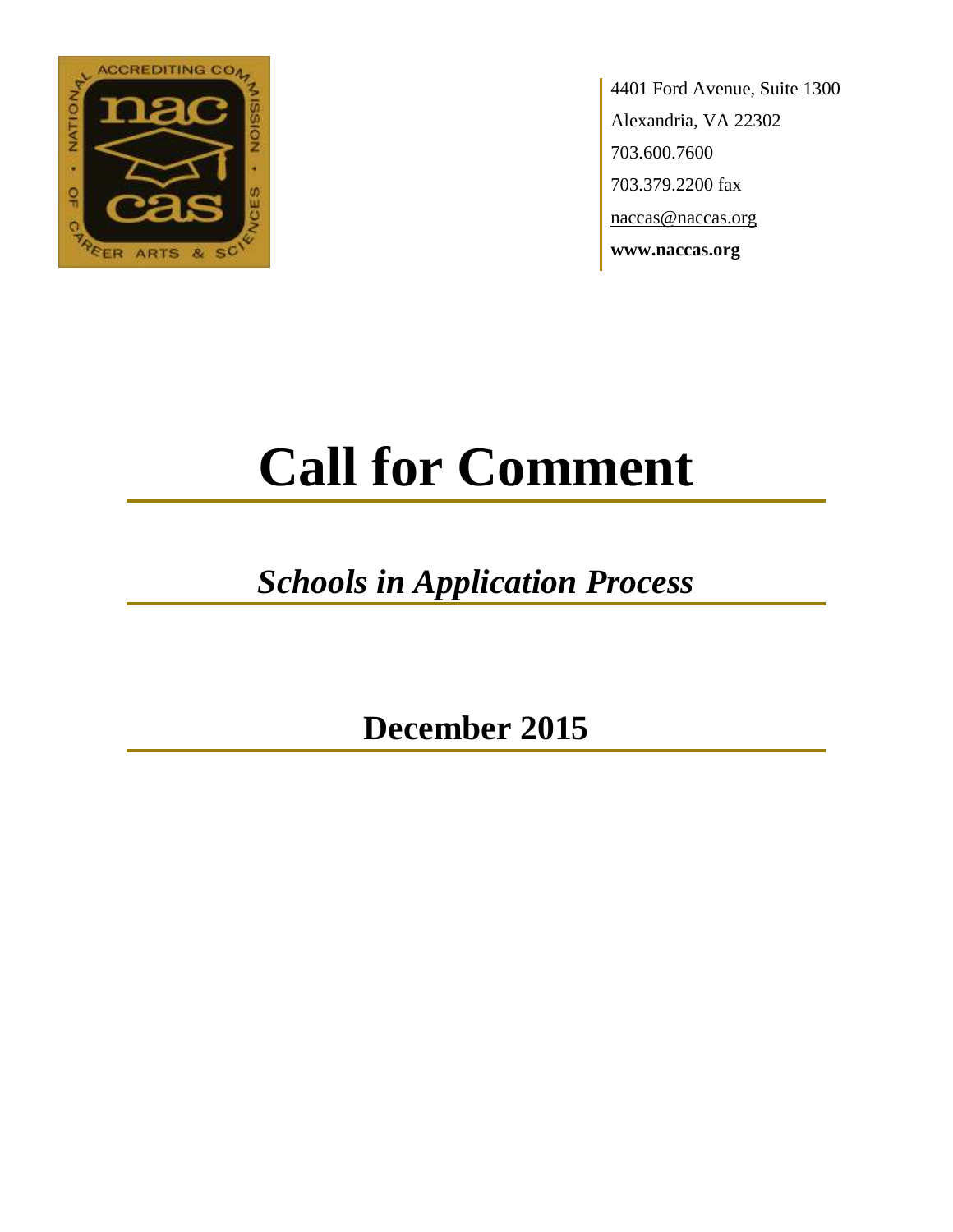#### -- **List of Schools in the Application Process**

*In accordance with Sections 10.0 and 10.1 of NACCAS' Rules of Practice and Procedure and 34 CFR 602.23(b), the NACCAS Board of Commissioners seeks comments on institutions that are currently in the process of applying for accreditation or renewal of accreditation.*

Instructions: If you have information that would contribute to the Commission's review of any of the institutions listed below, please complete the attached comment form and e-mail it to Erykah Wilkerson at ewilkerson@naccas.org. Please include the following in the subject line of your email: School List Call for Comment: December 2015. Pursuant to Section 10.1 of NACCAS' *Rules of Practice and Procedure*, please submit all comments within (15) days of the date of distribution of this Call for Comment.

#### ALABAMA

Mitchell Cosmetology College, Inc. Ref. #010099-00 116 First Street South, Suite 10 Alabaster, AL 35007 **Process: Renewal of Accreditation**

Brown Beauty Barber School Ref. #I14285-00 1724 1<sup>st</sup> Avenue North Suite 120 Bessemer, AL 35020 **Process: Initial Accreditation**

#### ARKANSAS

CC's Cosmetology College Ref. #B46046-03 324 Hickory Street Texarkana, AR 71854 **Process: Renewal of Accreditation**

Northern Technical College Ref. #I13035-00 2215 East Harding, Suites 8 & 9 Pine Bluff, AR 71601 **Process: Initial Accreditation**

#### COLORADO

Stacey James Institute Ref. #I13068-00 16534 Keystone Boulevard Unit C Parker, CO 80134 **Process: Initial Accreditation**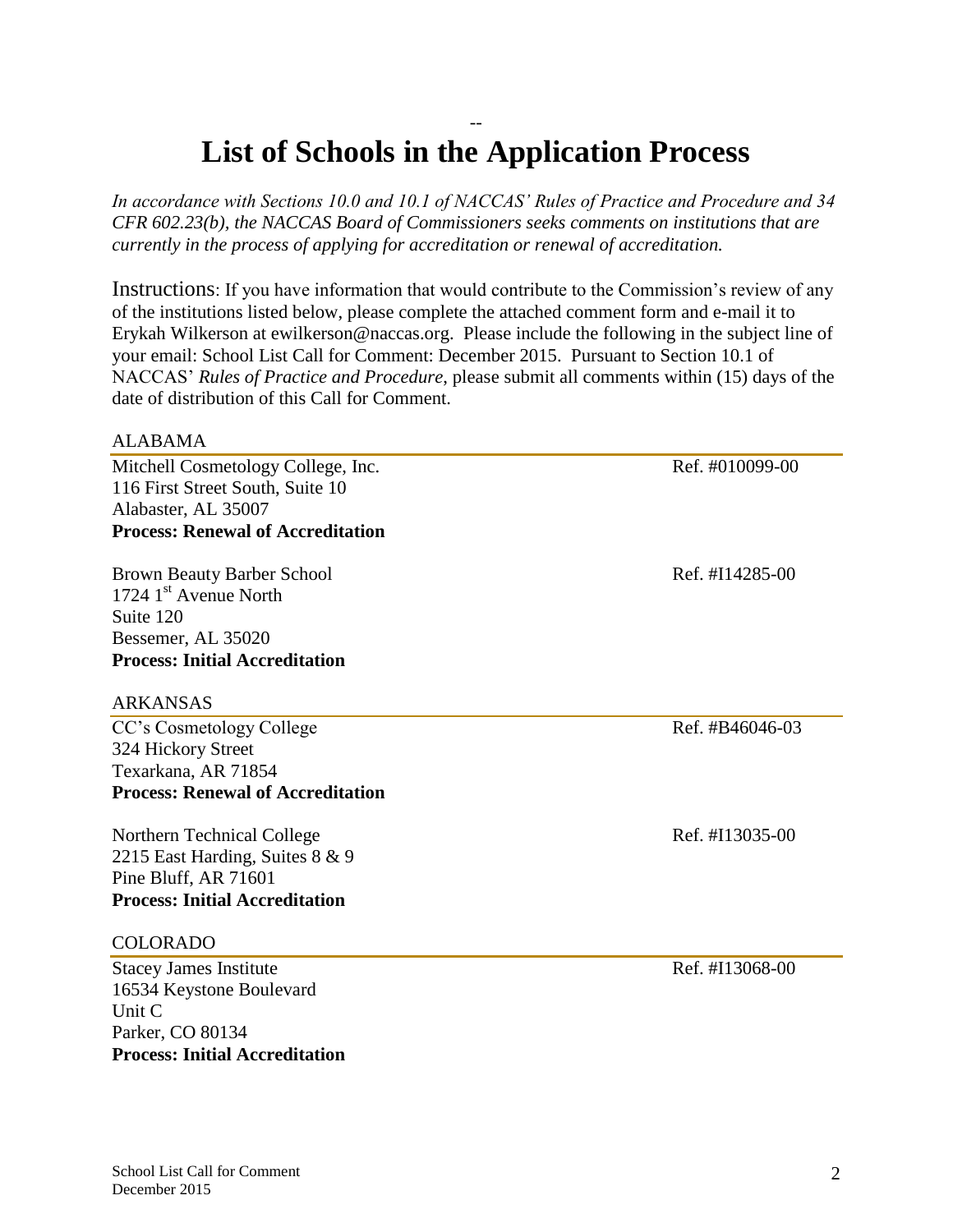| <b>CONNECTICUT</b>                                        |                 |
|-----------------------------------------------------------|-----------------|
| Dolce LLC The Academy                                     | Ref. #016046-00 |
| 2457 East Main Street                                     |                 |
| Waterbury, CT 06705                                       |                 |
| <b>Process: Renewal of Accreditation</b>                  |                 |
| <b>FLORIDA</b>                                            |                 |
| Elite School of Cosmetology                               | Ref. #A45120-02 |
| 2105 West $15th$ Street                                   |                 |
| Panama City, FL 32401                                     |                 |
| <b>Process: Initial Additional Location Accreditation</b> |                 |
| <b>Empire Beauty School</b>                               | Ref. #A48017-15 |
| Brandon Crossings, 10083 East                             |                 |
| <b>Adams Drive</b>                                        |                 |
| Tampa, FL 33619                                           |                 |
| <b>Process: Initial Additional Location Accreditation</b> |                 |
| <b>GEORGIA</b>                                            |                 |
| Hogan Institute of Cosmetology and Esthetics              | Ref. #I13053-00 |
| 495 Indian Trail Road                                     |                 |
| Lilburn, GA 30047                                         |                 |
| <b>Process: Initial Accreditation</b>                     |                 |
| <b>ILLINOIS</b>                                           |                 |
| TSG Cosmetology, Inc. DBA Oehrlein School of Cosmetology  | Ref. #023114-00 |
| 100 Meadow Avenue                                         |                 |
| East Peoria, IL 61611                                     |                 |
| <b>Process: Renewal of Accreditation</b>                  |                 |
| The University of Aesthetics $&$ Cosmetology              | Ref. #023164-00 |
| 1037-1043 Curtiss Street                                  |                 |
| Downers Grove, IL 60515                                   |                 |
| <b>Process: Renewal of Accreditation</b>                  |                 |
| The University of Aesthetics                              | Ref. #023165-00 |
| 1357 North Milwaukee Avenue                               |                 |
| Chicago, IL 60622                                         |                 |
| <b>Process: Renewal of Accreditation</b>                  |                 |
| <b>LOUISIANA</b>                                          |                 |
| John Jay Beauty College                                   | Ref. #028003-00 |
| 540 Robert East Lee Boulevard                             |                 |
| New Orleans, LA 70124                                     |                 |
| <b>Process: Renewal of Accreditation</b>                  |                 |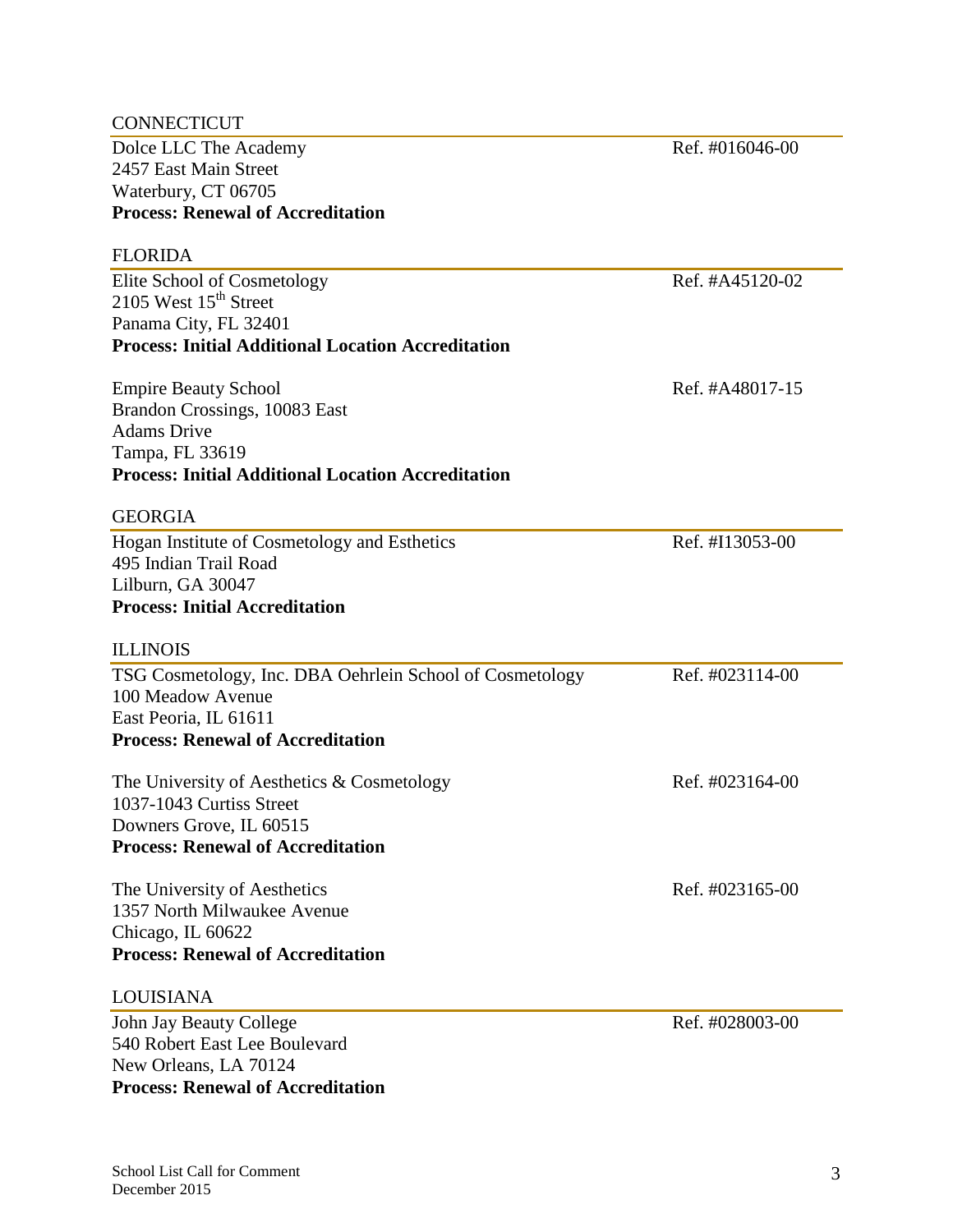| <b>MASSACHUSETTS</b>                        |                 |
|---------------------------------------------|-----------------|
| Jolie Hair and Beauty Academy               | Ref. #031041-00 |
| 44 Sewall Street                            |                 |
| Ludlow, MA 01056                            |                 |
| <b>Process: Renewal of Accreditation</b>    |                 |
| <b>NEW YORK</b>                             |                 |
| Continental School of Beauty Culture        | Ref. #042085-00 |
| 517 North Barry Street                      |                 |
| Olean, NY 14760                             |                 |
| <b>Process: Renewal of Accreditation</b>    |                 |
| <b>Continental School of Beauty Culture</b> | Ref. #B42085-01 |
| 215 Main Street                             |                 |
| Batavia, NY 014020                          |                 |
| <b>Process: Renewal of Accreditation</b>    |                 |
| <b>OHIO</b>                                 |                 |
| Georgie International Beauty Institute      | Ref. #I14273-00 |
| 69 Graham Road, Suite A                     |                 |
| Cuyanoga Falls, OH 44223                    |                 |
| <b>Process: Initial Accreditation</b>       |                 |
| <b>OKLAHOMA</b>                             |                 |
| CC's Cosmetology College                    | Ref. #046046-00 |
| 8138 East 21 <sup>st</sup> Street           |                 |
| Tulsa, OK 74129                             |                 |
| <b>Process: Renewal of Accreditation</b>    |                 |
| CC's Cosmetology College                    | Ref. #B46046-01 |
| 4439 NW $50^{\text{th}}$ Street             |                 |
| Oklahoma City, OK 73112                     |                 |
| <b>Process: Renewal of Accreditation</b>    |                 |
| CC's Cosmetology College                    | Ref. #B46046-02 |
| 502 South Main Street                       |                 |
| Sapulpa, OK 74066                           |                 |
| <b>Process: Renewal of Accreditation</b>    |                 |
| CC's Cosmetology College                    | Ref. #B46046-05 |
| 1421 SE Washington Street                   |                 |
| Idabel, OK 74745                            |                 |
| <b>Process: Renewal of Accreditation</b>    |                 |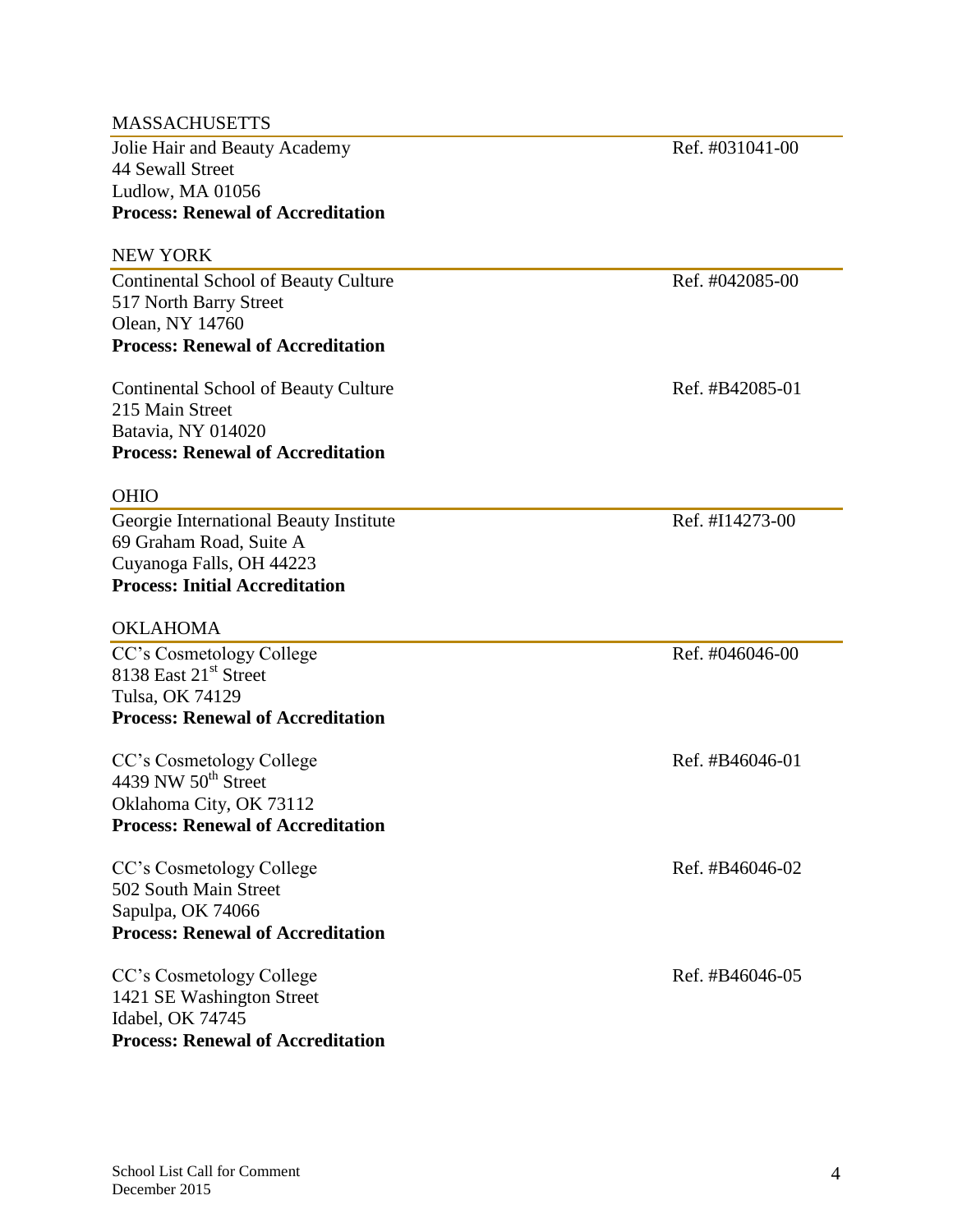| <b>PENNSYLVANIA</b>                                       |                 |
|-----------------------------------------------------------|-----------------|
| <b>Barber School of Pittsburgh</b>                        | Ref. #A48130-01 |
| 413 Merchant Street                                       |                 |
| Ambridge, PA 15003                                        |                 |
| <b>Process: Initial Additional Location Accreditation</b> |                 |
| <b>PUERTO RICO</b>                                        |                 |
| Emma's Beauty Academy                                     | Ref. #062044-00 |
| 101 Carretera 592                                         |                 |
| Juana Diaz, PR 00795                                      |                 |
| <b>Process: Renewal of Accreditation</b>                  |                 |
| <b>SOUTH CAROLINA</b>                                     |                 |
| Kenneth Shuler School of Cosmetology & Hair Design        | Ref. #050026-00 |
| 1113 Knox Avenue                                          |                 |
| North Augusta, SC 29841                                   |                 |
| <b>Process: Renewal of Accreditation</b>                  |                 |
| Kenneth Shuler School of Cosmetology                      | Ref. #B50026-01 |
| 2443 West Lucas Street                                    |                 |
| Florence, SC 29501                                        |                 |
| <b>Process: Renewal of Accreditation</b>                  |                 |
| Park West Barber School                                   | Ref. #A43044-08 |
| 239 Hampton Street                                        |                 |
| Rock Hill, SC 29730                                       |                 |
| <b>Process: Initial Additional Location Accreditation</b> |                 |
| <b>TENNESSEE</b>                                          |                 |
| Racso Radiant Academy of Cosmetology                      | Ref. #I14268-00 |
| 1830 Highway 51 South                                     |                 |
| Covington, TN 38019                                       |                 |
| <b>Process: Initial Accreditation</b>                     |                 |
| <b>TEXAS</b>                                              |                 |
| Laredo CHI Academy Beauty School                          | Ref. #053221-00 |
| 1710 Peaceful Meadows Court                               |                 |
| Laredo, TX 78041                                          |                 |
| <b>Process: Renewal of Accreditation</b>                  |                 |
| CC's Cosmetology College                                  | Ref. #B46046-04 |
| 2729 New Boston Road                                      |                 |
| Suite 34                                                  |                 |
| Texarkana, TX 75501                                       |                 |
| <b>Process: Renewal of Accreditation</b>                  |                 |
|                                                           |                 |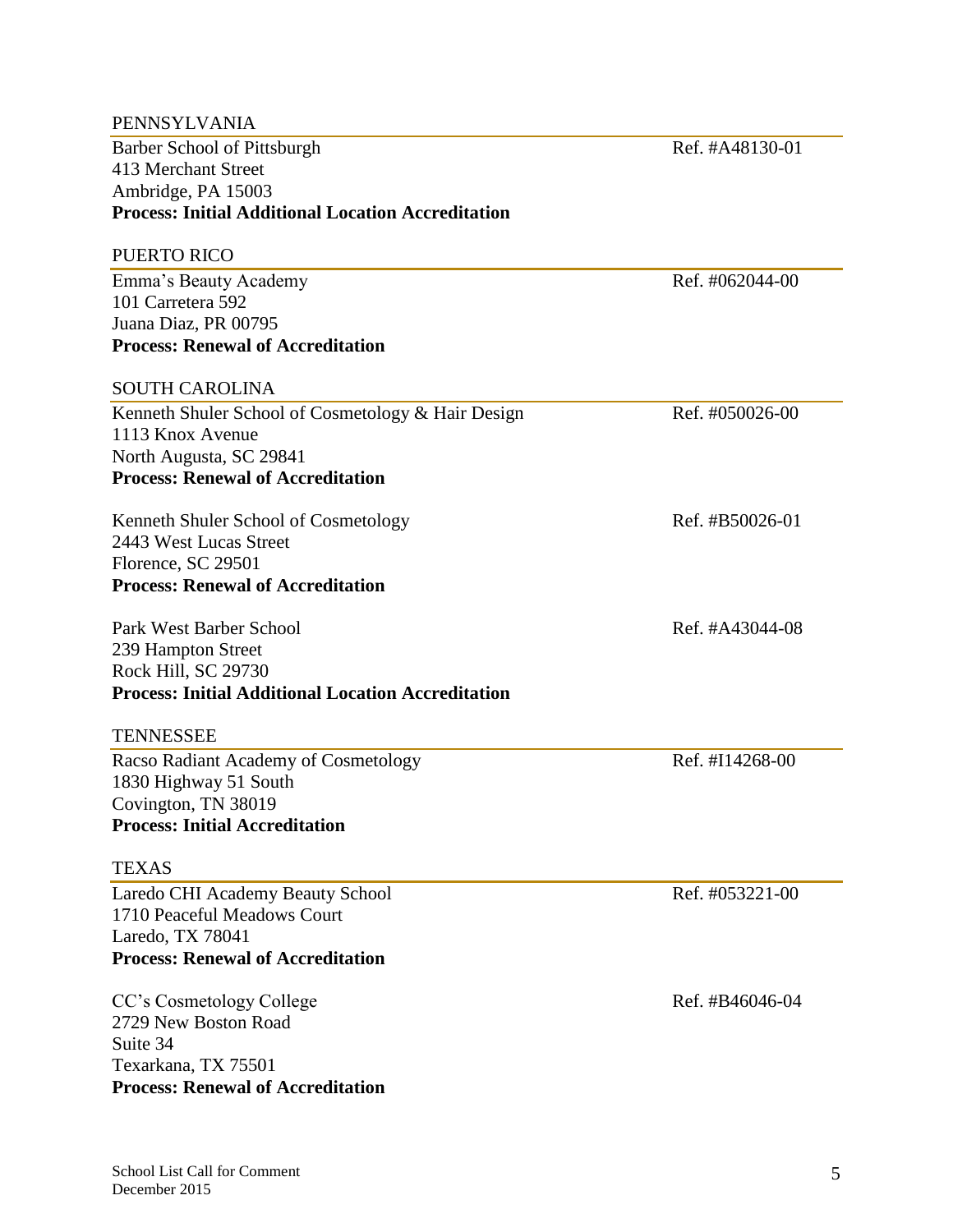GA Nails Beauty School LLC Ref. #I14249-00 3301 North Ware Road Suite A McAllen, TX 78501 **Process: Initial Accreditation**

#### VIRGINIA

Staunton School of Cosmetology, Inc. Ref. 056009-00 128 East Beverly Street Staunton, VA 24401 **Process: Renewal of Accreditation**

| Dermal Science International Aesthetics & Nail Academy | Ref. #056066-00 |
|--------------------------------------------------------|-----------------|
| 11301 Sunset Hills Road, Suite A5                      |                 |
| Reston, VA 20190                                       |                 |
| <b>Process: Renewal of Accreditation</b>               |                 |
|                                                        |                 |